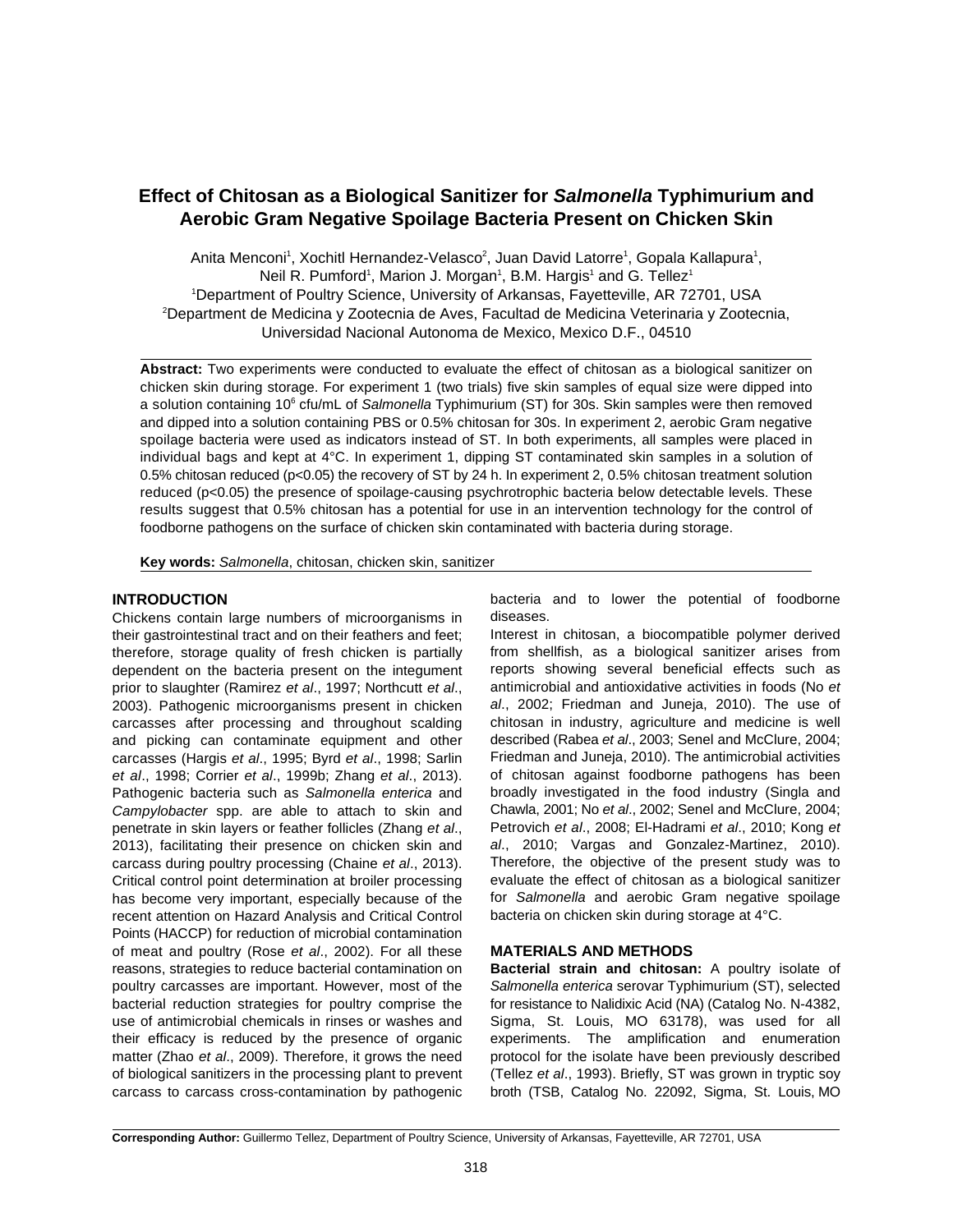63178) for approximately 8 h. The cells were washed  $0.5\%$  chitosan (N = 30) for 30s and drained off. three times with 0.9% sterile saline by centrifugation Control and treated samples were placed in  $(1,864 \times q)$  and the approximate concentration of the individual sample bags and kept in a refrigerator at stock solution was determined spectrophotometrically at 4<sup>°</sup>C. At 1 h, 24 h, 3, 6, 9 and 12 days, 5 control and 625 nm. The stock solution was serially diluted and 5 treated skin samples were homogenized within confirmed by colony counts of three replicate samples sterile sample bags using a rubber mallet. Sterile (0.1 mL/replicate) spread plated on brilliant green agar saline (5 mL) was added to each sample bag and (BGA, Catalog No. 278820, Becton Dickinson, Sparks, hand stomached. Serial dilutions were spread MD 21152) plates containing 25 µg/mL novobiocin (NO, plated on MacConkey agar (Becton, Dickinson and Catalog No. N-1628, Sigma, St. Louis, MO 63178) and Co. Sparks, MD, USA). Each sample was plated as 20 µg/mL NA. triplicate. The plates were incubated at 37°C for 24

obtained commercially (Paragon Specialty Products, individual colonies with different morphology on LLC Rainsville, AL) and used in all experiments. The MacConkey agar was determined using the API-20E chitosan molecular weight was 350 kDa with viscosity of test kit for the identification of enteric Gram-negative 800 mPas and particle size of 100 US mesh (sieve size bacteria (BioMerieux, Inc., Hazelwood, MO). 0.152 mm). Chitosan was prepared by dissolving it in a solution containing 0.5% (w/v glacial acetic acid (Catalog **Statistical analysis:** The Most Probable Number method No. J41A08, Mallinckrodt Baker Inc, Phillipsburg, NJ was used to obtain the lowest possible detection limit: 08865). **12.5 and 2.5 log cfu/square cm** in the enumeration of ST and

(1998), raw chicken skin was used as an alternative to and analyzed using Analysis of Variance (ANOVA) with other sampling methods (whole carcass rinse further separation of significantly different means using procedure, excised skin sampling, or skin swabs) in all Duncan's Multiple Range test using SAS (SAS Institute, experiments. Chicken thighs were purchased from a 2002). Significant differences were reported at (p<0.05). local super market and a strip of skin (approximately 2 by 2 cm) was aseptically collected using forceps and scissors.

### **Microbiological procedures:**

- C **Experiment 1:** Two trials were conducted. In each trial, skin samples ( $N = 20$ ) were dipped into a phosphate buffered saline (PBS) solution containing  $10^8$  cfu/mL of ST for 30 seconds. Skin samples were then removed, drained off and dipped for an additional 30s into a solution containing PBS (control:  $N = 10$ ) or 0.5% chitosan (N 1 ). Control and treated samples were placed in individual sample bags and kept in a refrigerator at 4°C. At one or twenty four hours, five control and five treated samples were removed from the refrigerator and cultured for ST recovery. Briefly, skin samples were homogenized within sterile sample bags using a rubber mallet. Sterile saline (5 mL) was added to each sample bag and hand stomached. Serial dilutions were spread plated on BGA plates containing 25 µg/mL of NO and 20 µg/mL of NA. Each sample was plated as triplicate. The plates were incubated at 37°C for 24 h then viable colonies were observed and enumerated.
- C **Experiment 2:** Skin samples were dipped into a solution containing either PBS (control;  $N = 30$ ) or

**Chitosan:** Deacetylated 95% food grade chitosan was enumerated respectively. The identification of h and then viable colonies were observed and

**Chicken skin samples:** As described by Sarlin *et al.* bacteria per square cm were converted to log<sub>10</sub> numbers aerobic Gram negative bacteria. Colony forming units of

## **RESULTS AND DISCUSSION**

*Salmonella* is one of the most widespread bacterial species in poultry and it is often associated with foodborne illness (Bailey *et al*., 2002; Lynch *et al*., 2006). Cross-contamination by *Salmonella* in birds and carcasses may occur during transportation and processing (Cason *et al*., 1997; Corrier *et al*., 1999a). Therefore, the poultry industry has the challenge of monitoring and controlling *Salmonella* at all production levels (Hargis *et al*., 1995; Corrier *et al*., 1999a; Mikolajczyk and Radkowski, 2002). In the present study, dipping ST contaminated skin samples for 30 s in a solution of 0.5% chitosan was able to significantly reduce the recovery of ST cfu/square cm after 24 h in both trials (Table 1). The presence of spoilage bacteria in food products is an important economic problem. Therefore, an inexpensive and safe treatment to prevent spoilage is needed. Chitosan has been shown to be an effective antimicrobial, especially antibacterial. As shown in Table 2, 0.5% chitosan was effective in reducing total aerobic mesophilic Gram negative bacteria (spoilage bacteria) to undetectable levels. The primary spoilage bacteria in the control group of experiment 2 were identified as *Escherichia coli*, *Enterobacter aerogenes* and *Pseudomonas aeruginosa* using the API-20E test kit for enteric Gram-negative bacteria (bioMerieux, Inc., Hazelwood, MO). The concentration of *P. aeruginosa* in the control group increased from  $7.5 \times 10^6$  -  $1.5 \times 10^8$